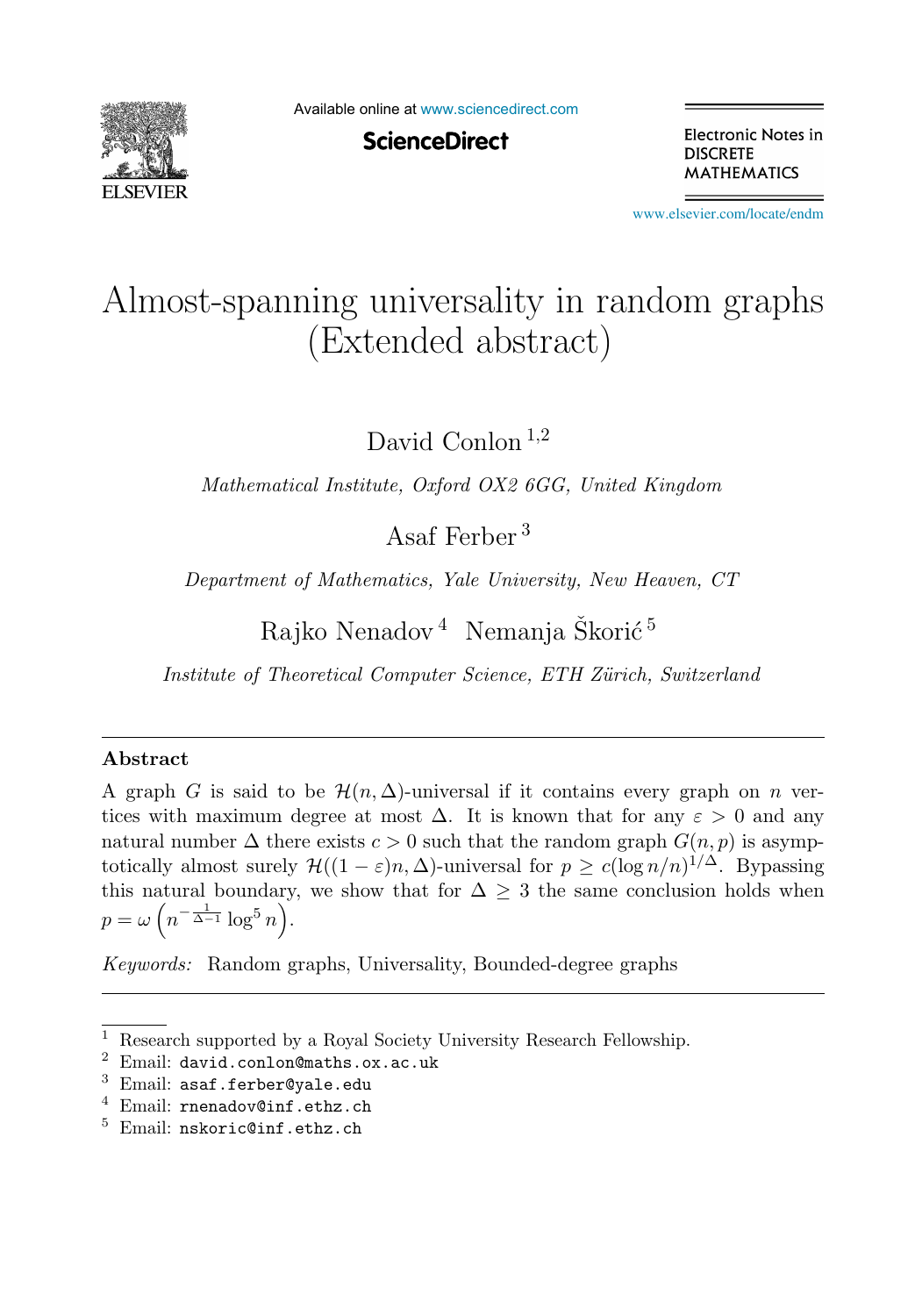## <span id="page-1-0"></span>**1 Introduction**

Given a family of graphs  $\mathcal{H}$ , a graph G is said to be  $\mathcal{H}$ -universal if it contains every member of  $\mathcal H$  as a subgraph (not necessarily induced). Universal graphs have been studied quite extensively, particularly with respect to families of forests, planar graphs and graphs of bounded degree (see, for example, [\[4,](#page-8-0) [5,](#page-8-0) [7–12,](#page-8-0) [14\]](#page-8-0) and their references). In particular, it is of interest to find sparse universal graphs.

Let  $\mathcal{H}(n,\Delta)$  be the family of all graphs on n vertices with maximum degree at most  $\Delta$ . Building on earlier work with several authors [\[2,](#page-7-0) [5,](#page-8-0) [6\]](#page-8-0), Alon and Capalbo [\[3,4\]](#page-8-0) showed that there are graphs with at most  $c_{\Delta}n^{2-2/\Delta}$  edges which are  $\mathcal{H}(n,\Delta)$ -universal. A simple counting argument shows that this result is best possible.

The construction of Alon and Capalbo is explicit. An earlier approach had been to study whether random graphs could be  $\mathcal{H}(n,\Delta)$ -universal. The binomial random graph  $G(n, p)$  is the graph formed by choosing every edge of a graph on *n* vertices independently with probability p. We say that  $G(n, p)$ satisfies a property  $\mathcal P$  asymptotically almost surely (a.a.s.) if  $Pr(G(n, p) \in \mathcal P)$ tends to 1 as  $n$  tends to infinity. The first result on universality in random graphs was proved by Alon, Capalbo, Kohayakawa, Rödl, Ruciński and Sze-merédi [\[5\]](#page-8-0), who showed that for any  $\varepsilon > 0$  there exists a constant  $c > 0$ such that the random graph  $G(n, p)$  is a.a.s.  $\mathcal{H}((1 - \varepsilon)n, \Delta)$ -universal for  $p \geq c(\log n/n)^{1/\Delta}.$ 

Here we make some initial progress on improving the theorem of Alon et. al [\[5\]](#page-8-0) on almost-spanning universality in random graphs.

**Theorem 1.1** For any constant  $\varepsilon > 0$  and integer  $\Delta > 3$ , the random graph  $G(n, p)$  is a.a.s. universal for the family  $\mathcal{H}((1 - \varepsilon)n, \Delta)$ , provided that  $p =$  $\omega\left(n^{-\frac{1}{\Delta-1}}\log^5{n}\right)$ .

This result bypasses a natural barrier, since  $(\log n/n)^{1/\Delta}$  is roughly the lowest probability at which we can expect that every collection of  $\Delta$  vertices will have many neighbors in common, a condition which is extremely useful if one wishes to embed graphs of maximum degree  $\Delta$ . On the other hand, the lowest probability at which one might hope that the random graph  $G(n, p)$ is a.a.s.  $\mathcal{H}((1-\varepsilon)n, \Delta)$ -universal is  $n^{-2/(\Delta+1)}$ . Indeed, below this probability,  $G(n, p)$  will typically not contain  $(1 - \varepsilon) \frac{n}{\Delta + 1}$  vertex-disjoint copies of  $K_{\Delta + 1}$ <br>(see for example [13]). Thus, for  $\Delta = 3$  our result is optimal up to the (see, for example, [\[13\]](#page-8-0)). Thus, for  $\Delta = 3$  our result is optimal up to the logarithmic factor, while for  $\Delta \geq 4$  the gap remains.

In proving Theorem 1.1, we will make use of a recent result of Ferber,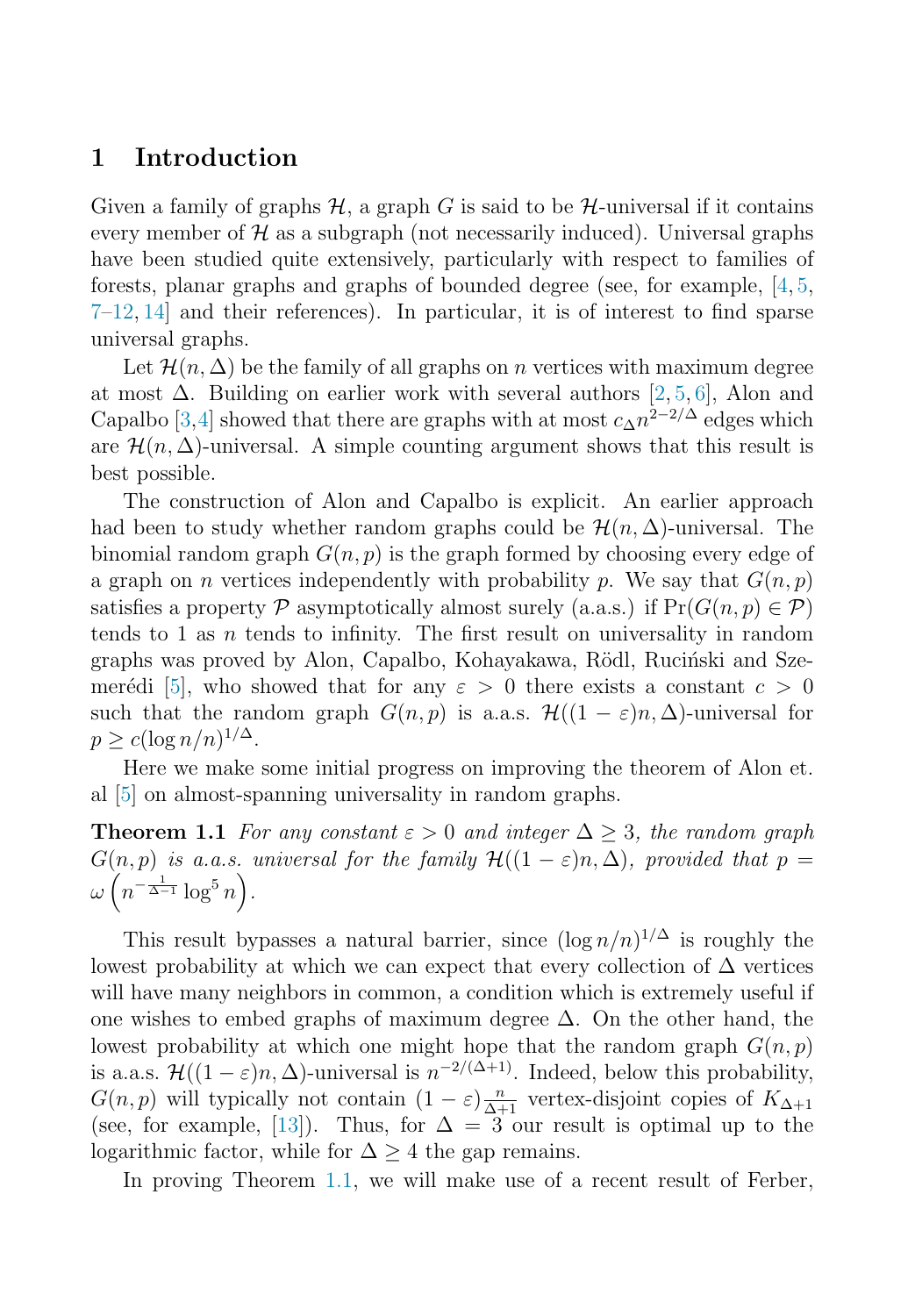<span id="page-2-0"></span>Nenadov and Peter [\[12\]](#page-8-0) which improves the bounds in [\[11\]](#page-8-0) for families  $\mathcal{H}' \subseteq$  $\mathcal{H}(n, \Delta)$  of graphs which have no "dense" subgraphs, i.e. no subgraphs of density  $\Delta/2$ . When embedding a graph  $H \in \mathcal{H}((1-\varepsilon)n, \Delta)$ , we will first find a subgraph  $H' \in \mathcal{H}'$  by removing all small components and certain short cycles in  $H$ . We then use the main result of [\[12\]](#page-8-0) to embed  $H'$ , after which we replace the short cycles and small components to find an embedding of H.

#### 1.1 Notation

For a graph  $G = (V, E)$ , we denote by  $v(G)$  and  $e(G)$  the size of the vertex and edge sets, respectively. For a vertex  $v \in V$ , we write  $\Gamma_G^{(i)}(v) := \{w \in V : |v| \leq \epsilon\}$  $V : dist(v, w) = i$  for the set of vertices at distance exactly i from v. For simplicity, we let  $\Gamma_{G_{(1)}}^{(0)}(v) := \{v\}$  and  $\Gamma_{G}(v) := \Gamma_{G}^{(1)}(v)$ . Furthermore, for a set  $S \subseteq V$ , we define  $\Gamma_G^{(i)}(S) := \{w \in V : \min_{v \in S} \text{dist}(v, w) = i\}.$  Similarly, we let  $B_G^{(i)}(v) := \bigcup_{j=0}^i \Gamma_G^{(j)}(v)$  be the *ball* of radius i around v in G, i.e., the set of vertices at distance at most i from v. For an integer k and a set of vertices all vertices at distance at most  $i$  from  $v$ . For an integer  $k$  and a set of vertices  $S \subseteq V$ , we say that S is k-independent if  $B_G^{(k)}(v) \cap (S \setminus \{v\}) = \emptyset$ , i.e., every two vertices in S are at distance at least  $k+1$ . If there is no risk of ambiguity, we omit G from the subscript.

# **2 Tools and preliminaries**

In this section, we present some tools to be used in the proof of our main result.

### 2.1 Universality for some special classes of graphs

In the following definition, we introduce a family of graphs that admit a "nice partition".

**Definition 2.1** Let  $n, d$  and t be positive integers and let  $\varepsilon$  be a positive number. The family of graphs  $\mathcal{F}(n, t, \varepsilon, d)$  consists of all graphs H on n vertices for which there exists a partition  $W_0, \ldots, W_t$  of  $V(H)$  such that

(i) 
$$
|W_t| = \lfloor \varepsilon n \rfloor
$$
,

- (ii)  $W_0 = \Gamma(W_t)$ ,
- (iii)  $W_t$  is 3-independent,
- (iv)  $W_i$  is 2-independent for every  $1 \leq i \leq t-1$ , and
- (v) for every  $1 \leq i \leq t$  and for every  $w \in W_i$ , w has at most d neighbors in  $W_0 \cup \ldots \cup W_{i-1}$ .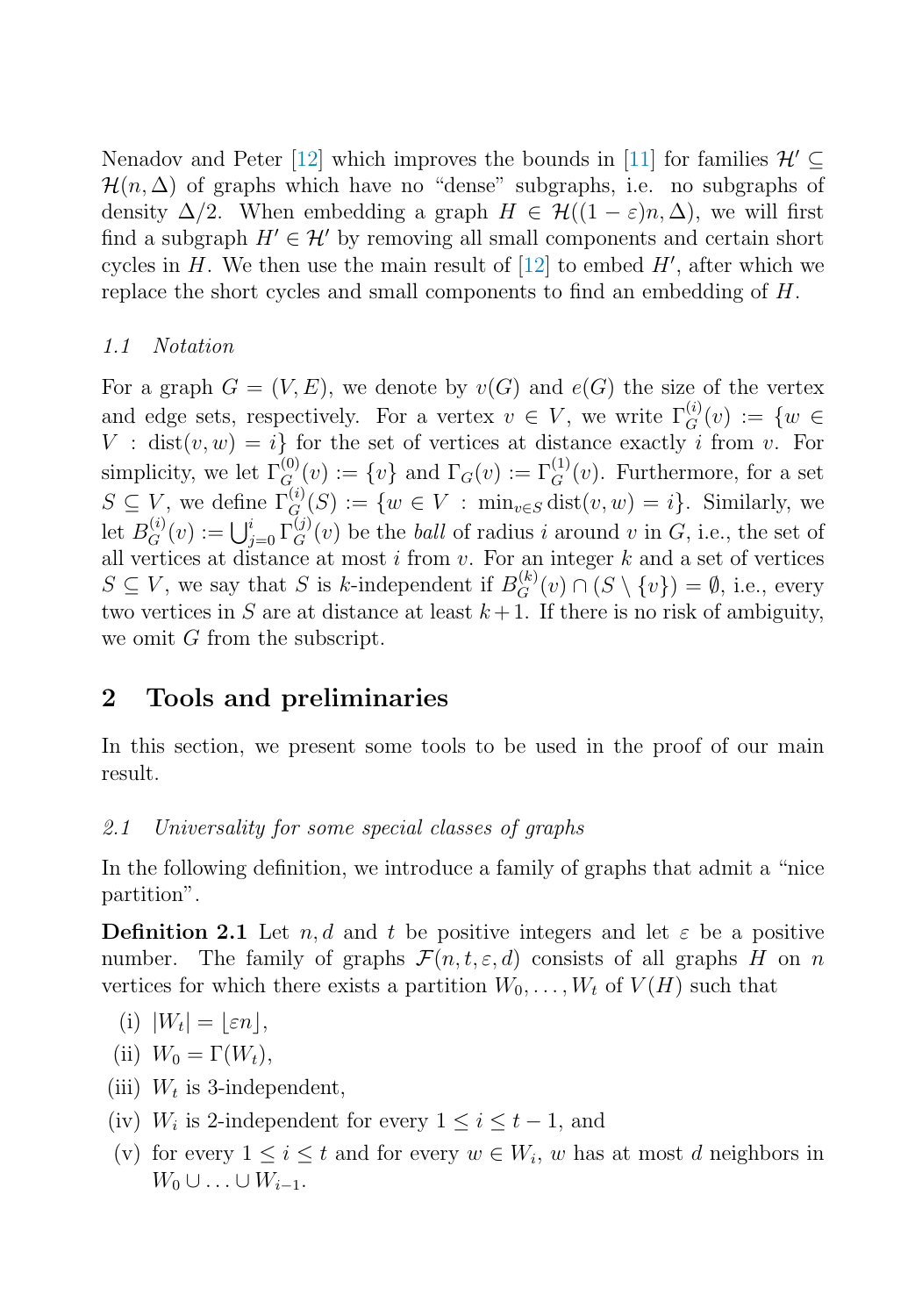<span id="page-3-0"></span>The following result, due to Ferber, Nenadov and Peter [\[12\]](#page-8-0), shows that for an appropriate p a typical  $G \sim G(n, p)$  is  $\mathcal{F}(n, t, \varepsilon, d)$ -universal.

**Theorem 2.2 (Theorem 4.1 in [\[12\]](#page-8-0))** Let n and t be positive integers, let  $d = d(n) > 2$  be an integer and let  $\varepsilon < 1/(2d)$ . Then the random graph  $G(n, p)$ is a.a.s.  $\mathcal{F}(n, t, \varepsilon, d)$ -universal, provided that  $p = \omega \left( \varepsilon^{-1} t n^{-1/d} \log^2 n \right)$ .

The following lemma will allow us to ignore small connected components in the proof of Theorem [1.1.](#page-1-0)

**Lemma 2.3** Let  $\varepsilon > 0$  be a constant and  $\Delta > 3$  and k integers. Then, for  $p = \omega(n^{-2/(\Delta+1)})$ ,  $G \sim G(n, p)$  a.a.s. has the following property: for every  $V' \subseteq V(G)$  of order  $|V'| \ge \varepsilon n$ ,  $G[V']$  contains all connected graphs  $H \in$  $\mathcal{H}(\log^k n, \Delta)$ .

#### 2.2 Systems of disjoint representatives in hypergraphs

The following lemma will allow us to remove and replace a set of short cycles in the proof of Theorem [1.1](#page-1-0) (see Phase II in the proof of Theorem [1.1\)](#page-1-0). We make no effort to optimize the logarithmic factor in the bound on the edge probability p.

**Lemma 2.4** Let  $\varepsilon > 0$  be a constant,  $\Delta > 3$ ,  $3 < q < 2 \log n$  and  $t <$  $\varepsilon n/8 \log^3 n$  be integers and let  $D \subseteq [n]$  be a subset of order  $|D| = \varepsilon n/\log n$ . Then  $G \sim G(n, p)$  satisfies the following with probability at least  $1 - o(1/n)$ , provided that  $p \gg (\log^7 n/n)^{1/(\Delta-1)}$ : for any family of subsets  $\{W_{i,j}\}_{(i,j)\in[t]\times[g]},$ where

(i) 
$$
W_{i,j} \subseteq V(G) \setminus D
$$
 and  $|W_{i,j}| = \Delta - 2$  for all  $(i, j) \in [t] \times [g]$ , and

(*ii*)  $W_{i,j} \cap W_{i',j'} = \emptyset$  for all  $i \neq i'$ ,

there exists a family of cycles  $\{C_i = (c_{i_1}, \ldots, c_{i_q})\}_{i \in [t]},$  each of length g, such that

- (i)  $V(C_i) \subseteq G[D]$  and  $V(C_i) \cap V(C_{i'}) = \emptyset$ , for all  $i \neq i'$ , and
- (ii)  $W_{i,j} \subseteq \Gamma_G(c_{i,j})$  for all  $(i,j) \in [t] \times [g]$ .

Lemma 2.4 follows from the generalization of Hall's matching criterion due to Aharoni and Haxell [\[1\]](#page-7-0).

**Theorem 2.5 (Corollary 1.2, [\[1\]](#page-7-0))** Let g be a positive integer and  $\mathcal{H} =$  ${H_1,\ldots,H_t}$  a family of g-uniform hypergraphs on the same vertex set. If, for every  $\mathcal{I} \subseteq [t]$ , the hypergraph  $\bigcup_{i \in \mathcal{I}} H_i$  contains a matching of size greater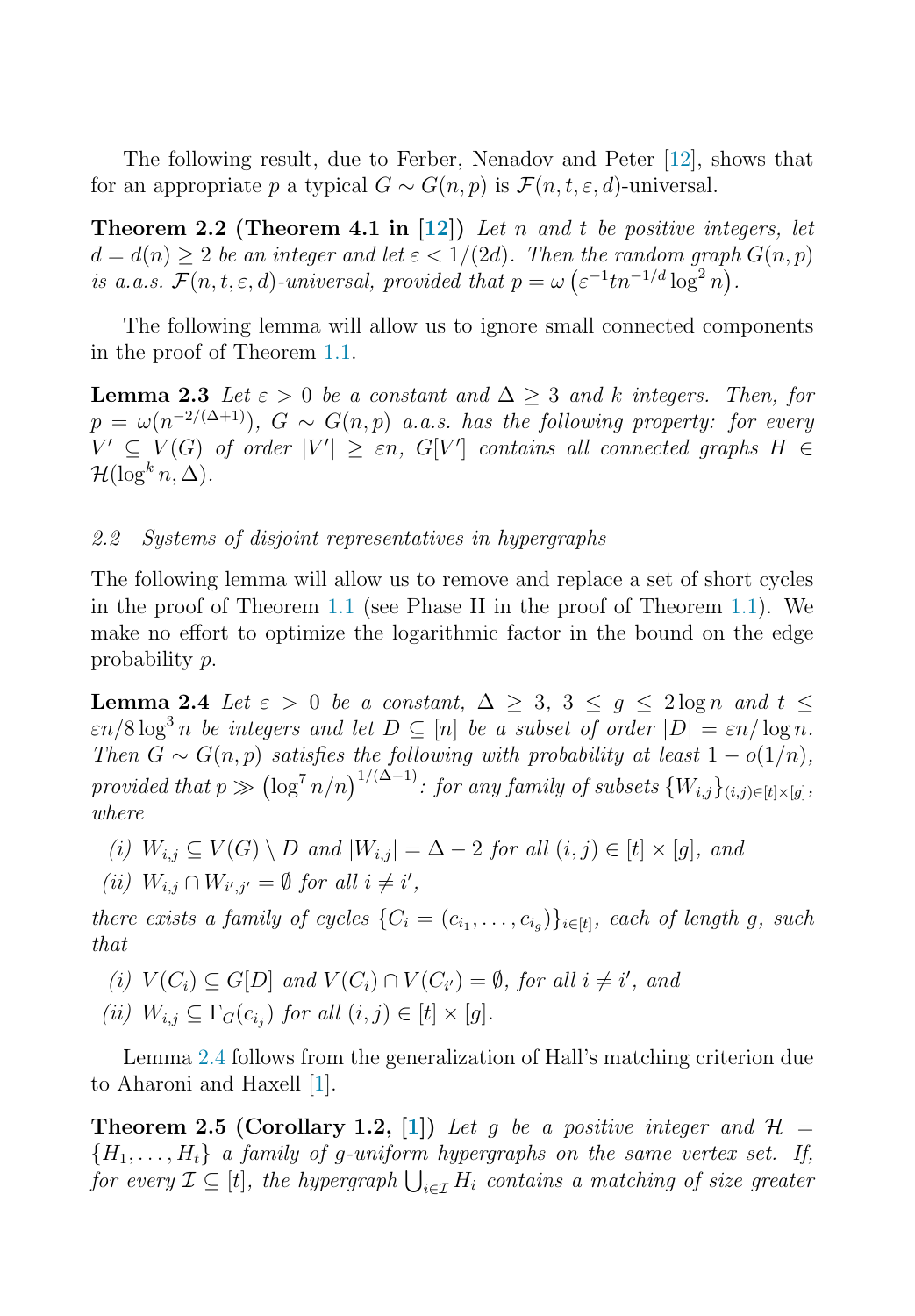<span id="page-4-0"></span>than  $g(|\mathcal{I}|-1)$ , then there exists a function  $f : [t] \to \bigcup_{i=1}^t E(H_i)$  such that  $f(i) \in E(H_i)$  and  $f(i) \cap f(i) - \emptyset$  for  $i \neq i$  $f(i) \in E(H_i)$  and  $f(i) \cap f(j) = \emptyset$  for  $i \neq j$ .

## **3 Proof of Theorem [1.1](#page-1-0)**

Our proof strategy goes as follows. Given a graph  $H \in \mathcal{H}((1-\varepsilon)n, \Delta)$ , we first remove small connected components from  $H$ , writing  $H_1$  for the resulting graph. Working in  $H_1$ , we then remove some carefully chosen induced cycles of length at most  $2 \log n$  in such a way that the resulting graph  $H_2$  belongs to the family of graphs  $\mathcal{F}((1-\varepsilon')n, \Theta(\log^3 n), \varepsilon'', \Delta-1)$ , for some parameters  $\varepsilon'$ and  $\varepsilon''$  tending to zero with  $\varepsilon$ . Now, using Theorem [2.2,](#page-3-0) we find an embedding of  $H_2$ . Then, using Lemma [2.4,](#page-3-0) we replace the removed cycles. Finally, using Lemma [2.3,](#page-3-0) we complete the embedding of  $H$  by embedding small components one by one. We will now give a formal description of this procedure.

**Preparing the graph** G. Fix some  $\varepsilon > 0$  and integer  $\Delta \geq 3$ . Let  $R, D_3, \ldots, D_{2\log n} \subseteq [n]$  be arbitrarily chosen disjoint subsets of  $\{1, \ldots, n\}$ such that  $|R| = (1 - \varepsilon/2)n$  and  $|D_i| = \varepsilon n/4 \log n$  for each  $i \in \{3, ..., 2 \log n\}.$ Let  $G$  be a graph with the following properties:

- (i) the induced subgraph  $G[R]$  is  $\mathcal{F}((1-\varepsilon/2)n, (\Delta^2+1)q+1, \varepsilon', \Delta-1)$ universal, where  $q = 65\varepsilon^{-1} \log^3 n$  and  $\varepsilon' = \min\{1/2\Delta, \varepsilon/(2-\varepsilon)\},$
- (ii) for every subset  $V' \subseteq V(G)$  of order  $|V'| \ge \varepsilon n$ , the induced subgraph  $G[V']$  contains every connected graph from the family  $\mathcal{H}(\log^4 n, \Delta)$ , and
- (iii) G satisfies the property given by Lemma [2.4](#page-3-0) for every  $g \in \{3, \ldots, 2 \log n\},\$  $t \leq \varepsilon n/(32 \log^3 n)$  and  $D = D_a$ .

Observe that by Theorem [2.2](#page-3-0) and Lemmas [2.3](#page-3-0) and [2.4,](#page-3-0) the random graph  $G \sim$  $G(n, p)$  satisfies properties (i)-(iii) asymptotically almost surely, provided that  $p = \omega \left( n^{-1/(\Delta - 1)} \log^5 n \right)$ . We remark that the bound on p here is determined by Theorem [2.2.](#page-3-0)

**Preparing the graph** H. Let  $H \in \mathcal{H}((1 - \varepsilon)n, \Delta)$  and let  $H_1 \subseteq H$  be the subgraph which consists of all connected components of H with at least  $\log^4 n$ vertices. Moreover, let  $I \subseteq V(H_1)$  be a maximal  $(64\varepsilon^{-1} \log^3 n)$ -independent set in  $H_1$ . It is not difficult to see that  $|I| \leq \frac{\varepsilon n}{32 \log^3 n}$ . The following observation plays a crucial role in our argument. plays a crucial role in our argument.

**Claim 3.1** For every vertex  $v \in I$  at least one of the following properties hold:

(a)  $B_{H_1}^{(\log n)}(v)$  contains a vertex w with  $\deg_{H_1}(w) \leq \Delta - 1$ , or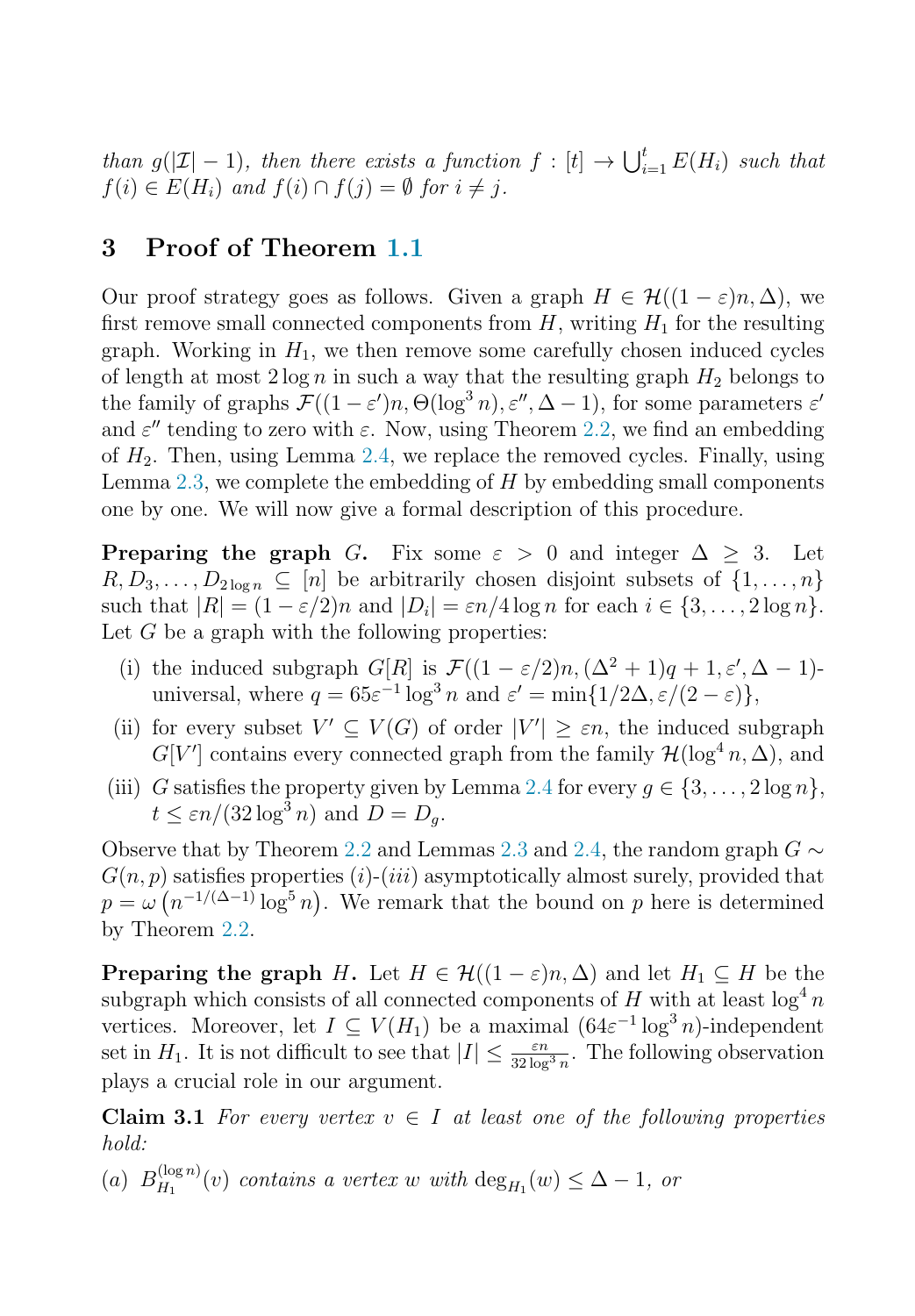<span id="page-5-0"></span>(b)  $H_1[B_{H_1}^{(\log n)}(v)]$  contains a cycle of length at most  $2\log n$ .

**Proof.** Let us assume the opposite, i.e., for every vertex  $w \in B_{H_1}^{(\log n)}(v)$  we have  $\deg_{H_1}(w) = \Delta$  and  $H_1[B_{H_1}^{(\log n)}(v)]$  contains no cycle of length at most  $2 \log n$ . Then  $H_1[B_{H_1}^{(\log n)}(v)]$  is a tree and, since  $\Delta \geq 3$ , it contains at least  $\sum_{j=1}^{\log n} (\Delta - 1)^j > n$  vertices, which is clearly a contradiction.  $\Box$ 

Let us write  $I_a$  for the set of all vertices in I which satisfy property  $(a)$ of Claim [3.1](#page-4-0) and set  $I_b := I \setminus I_a$ . Furthermore, for each  $v \in I_b$ , let  $C_v$  be a cycle of smallest length in  $H_1[B_{H_1}^{(\log n)}(v)]$ , let  $\ell_v$  denote its length and fix an arbitrary ordering  $(c_v^1, \ldots, c_v^{\ell_v})$  of the vertices along  $C_v$ . By minimality,  $C_v$  is an induced cycle. Finally, let  $H_2 := H_1 \setminus \left[\bigcup_{v \in I_b} V(C_v)\right]$  and note that

$$
B_{H_1}^{(3\log n)}(v) \cap V(H_2) = \begin{cases} B_{H_1}^{(3\log n)}(v), & \text{for } v \in I_a, \\ B_{H_1}^{(3\log n)}(v) \setminus V(C_v), & \text{for } v \in I_b. \end{cases}
$$
 (1)

**Phase I: Embedding**  $H_2$  **into**  $G[R]$ . We claim that there exists an embedding of  $H_2$  into  $G[R]$ . Let  $H'_2$  be a graph on  $(1 - \varepsilon/2)n$  vertices obtained from  $H_1$  by adding isolated vertices. Heing property (i) of the graph tained from  $H_2$  by adding isolated vertices. Using property (i) of the graph G, in order to show that there exists an embedding of  $H_2$  into  $G[R]$ , it will suffice to prove that  $H'_2 \in \mathcal{F}((1 - \varepsilon/2)n, (\Delta^2 + 1)q + 1, \varepsilon', \Delta - 1)$ , where  $a = 65\epsilon^{-1}\log^3 n$  and  $c' = \min\{1/2\Delta, \varepsilon/(2 - \varepsilon)\}\$ . We prove this by finding a  $q = 65\varepsilon^{-1} \log^3 n$  and  $\varepsilon' = \min\{1/2\Delta, \varepsilon/(2-\varepsilon)\}\.$  We prove this by finding a partition  $W_0, W_1, \ldots, W_{(\Delta^2+1)q+1}$  of  $V(H'_2)$  with the following properties:

- (i)  $|W_{(\Delta^2+1)q+1}| = \lfloor \varepsilon'(1-\varepsilon/2)n \rfloor,$
- (ii)  $W_0 = \Gamma_{H_2'}$  $\frac{1}{2}(W_{(\Delta^2+1)q+1}),$
- (iii)  $W_{(\Delta^2+1)q+1}$  is 3-independent (in  $H'_2$ ),
- (iv)  $W_i$  is 2-independent (in  $H'_2$ ) for every  $1 \leq i \leq (\Delta^2 + 1)q$ , and
- (v) for every  $1 \leq i \leq (\Delta^2 + 1)q + 1$  and for every  $w \in W_i$ , w has at most  $\Delta - 1$  neighbors in  $W_0 \cup \ldots \cup W_{i-1}$ .

First, note that  $H'_2$  contains at least  $\varepsilon n/2$  isolated vertices as  $|V(H_2)| \leq$  $(1 - \varepsilon)n$ . Since  $\varepsilon' \leq \varepsilon/(2 - \varepsilon)$  or equivalently  $\varepsilon'(1 - \varepsilon/2) < \varepsilon/2$ , we can set  $W_{(\Delta^2+1)q+1}$  to be a set of  $\varepsilon'(1-\varepsilon/2)n$  isolated vertices. Then  $W_0 = \emptyset$ and  $W_{(\Delta^2+1)q+1}$  is trivially 3-independent. Furthermore, let  $S_q \subseteq V(H'_2) \setminus W_{(\Delta^2+1)q+1}$  is trivially 3-independent. Furthermore, let  $S_q \subseteq V(H'_2)$  $W_{(\Delta^2+1)q+1}$  be the set of all remaining vertices in  $H'_2$  with degree at most  $\Delta - 1$  and observe that for each  $v \in I$ , we have

$$
S_q \cap B_{H_1}^{(3\log n)}(v) \neq \emptyset. \tag{2}
$$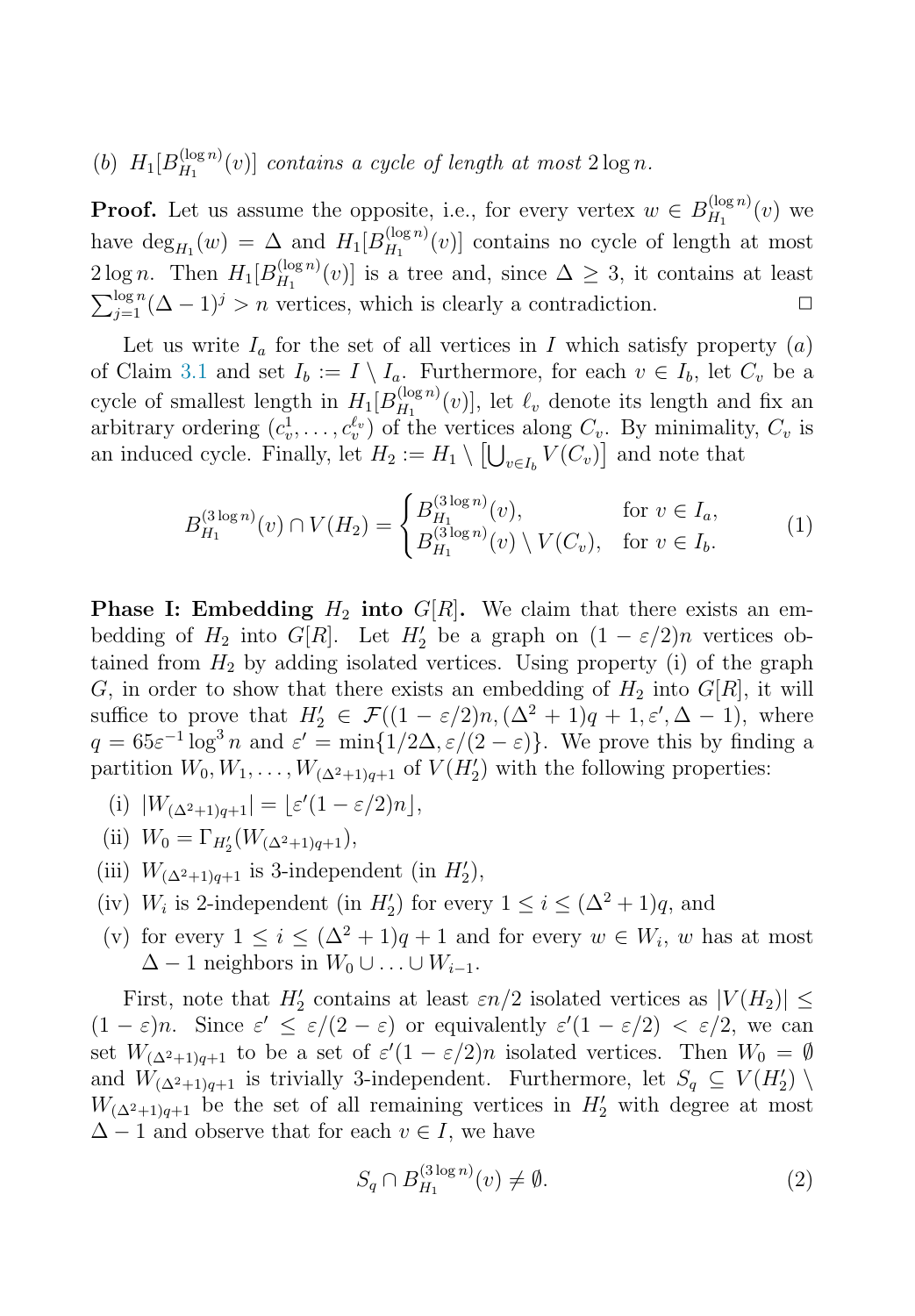For  $v \in I_a$ , this follows from [\(1\)](#page-5-0) and the definition of the set  $I_a$ . When  $v \in I_b$ , we have from [\(1\)](#page-5-0) and  $|B_{H_1}^{(3\log n)}(v)| \geq 3 \log n > |V(C_v)|$  that  $B_{H_1}^{(3\log n)}(v) \cap$  $V(H_2) \neq \emptyset$ . Thus there exists a vertex  $w \in B_{H_1}^{(3 \log n)}(v) \cap V(H_2)$  adjacent to some vertex in  $C_v$ , and clearly  $\deg_{H_2}(w) \leq \Delta - 1$ .

Next, for each  $i \in \{1, \ldots, q-1\}$ , we define

$$
S_{q-i} := \Gamma_{H_2}^{(i)}(S_q).
$$

We first show that  $S_1, \ldots, S_q, W_{(\Delta^2+1)q+1}$  is a partition of  $V(H'_2)$ . Since dis-<br>iontness follows from the construction it suffices to prove that for each jointness follows from the construction, it suffices to prove that for each  $w \in V(H_2') \setminus W_{(\Delta^2+1)q+1}$  we have  $B_{H_2}^{(q-1)}(w) \cap S_q \neq \emptyset$ . This can be seen as follows. Since I is a maximal  $(64\varepsilon^{-1} \log^3 n)$ -independent set in  $H_1$ , for each vertex  $w \in V(H_2) \setminus I$  we have  $B_{H_1}^{(64\varepsilon^{-1} \log^3 n)}(w) \cap I \neq \emptyset$ . Otherwise, we could extend  $I$ , contradicting its maximality. Thus, from  $(2)$  we conclude that for each  $w \in V(H_2) \setminus I$  we have  $B_{H_1}^{(q-1)}(w) \cap S_q \neq \emptyset$ . Let us now consider the shortest path in  $H_1$  from w to a vertex  $s \in S_q$ , and denote the vertices along such a path as  $w = p_0, p_1, p_2, \ldots, p_{q'} = s$ , for some  $q' \leq q-1$ . If all vertices  $p_1, \ldots, p_{q'} \in V(H_2)$ , then clearly  $s \in B_{H_2}^{q-1}(w)$ . Otherwise, let i' be the small-<br>oct index such that  $s \notin V(H)$ . But then dex  $(s) \leq \Lambda$ , d and thus by est index such that  $p_{i'} \notin V(H_2)$ . But then  $\deg_{H_2}(p_{i'-1}) \leq \Delta - 1$  and thus by the definition  $p_{i'-1} \in S_q$ , which implies  $B_{H_2}^{q-1}(w) \cap S_q \neq \emptyset$ . This shows that  $S_1, \ldots, S_q, W_{(\Delta^2+1)q+1}$  is indeed a partition of  $V(H'_2)$ .<br>European by construction for each  $i \in [1]$ .

Furthermore, by construction, for each  $i \in \{1, \ldots, q-1\}$  and each vertex  $v \in S_i$ , v has at least one neighbor in  $\bigcup_{j=i+1}^q S_j$  and thus at most  $\Delta - 1$ neighbors in  $\bigcup_{j=0}^{i-1} S_j$ . However, the sets  $S_i$  are not necessarily 2-independent<br>in  $H'$ . This can be fixed in the following way. The square of  $H'$ , denoted by in  $H'_2$ . This can be fixed in the following way. The square of  $H'_2$ , denoted by  $(H')^2$  has maximum degree at most  $\Lambda^2$ . Therefore,  $(H')^2$  can be partitioned  $(H_2')^2$ , has maximum degree at most  $\Delta^2$ . Therefore,  $(H_2')^2$  can be partitioned<br>into  $\Delta^2 + 1$  sets L, L, which are independent in  $(H')^2$  and thus 2 into  $\Delta^2 + 1$  sets  $L_1, \ldots, L_{\Delta^2+1}$  which are independent in  $(H'_2)^2$  and thus 2-<br>independent in  $H'$ . Now by setting  $W_1, \ldots, W_n$  is  $\subset S \cap I$  for every i. independent in  $H'_2$ . Now, by setting  $W_{(i-1)(\Delta^2+1)+j} := S_i \cap L_j$  for every  $i \in$  $\{1,\ldots,q\}$  and  $j \in \{1,\ldots,\Delta^2+1\}$ , we obtain a partition of  $V(H'_2)$  satisfying properties  $(i)-(v)$ .

To conclude, we have shown that  $H'_2 \in \mathcal{F}((1-\varepsilon/2)n, (\Delta^2+1)q+1, \varepsilon', \Delta-1)$ . Thus, by property (i) of the graph G, there exists an embedding  $f: V(H_2) \rightarrow$ R of  $H_2$  into  $G[R]$ .

**Phase II: Embedding removed cycles.** Consider some  $q \in \{3, ..., 2 \log n\}$ and let  $I_q \subseteq I_b$  be the set of all vertices  $v \in I_b$  such that  $\ell_v = g$ . For each  $(v, j) \in I_g \times [g]$ , let  $W_{v,j} := f(\Gamma_H(c_v^j) \cap V(H_2))$  and observe that such family of subsets satisfies the requirements of Lemma [2.4](#page-3-0) with  $D = D_q$ . Therefore, by property (iii) of the graph G, there exists a family  $\{(c_{v,1},\ldots,c_{v,g})\}_{v\in I_g}$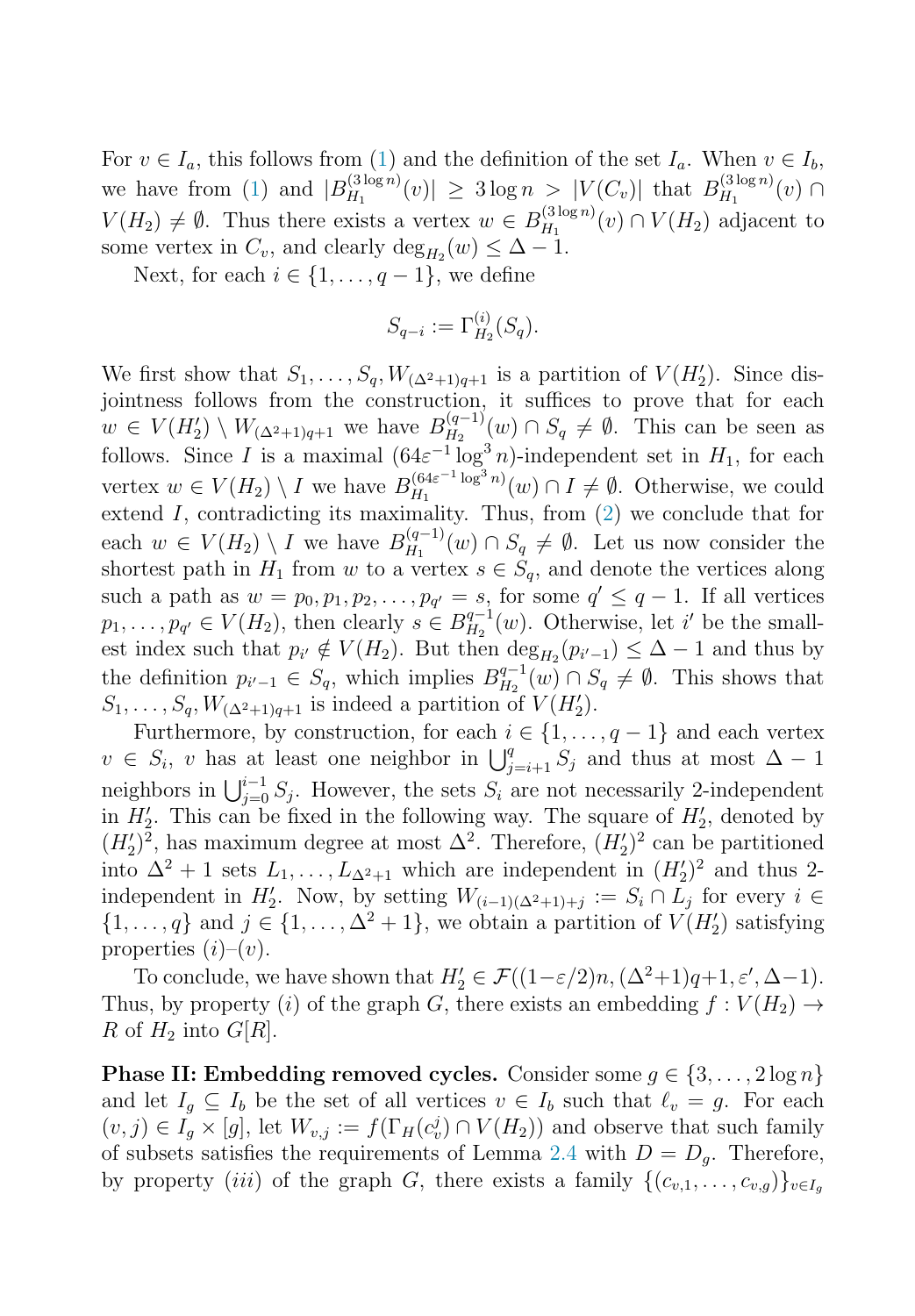<span id="page-7-0"></span>of vertex disjoint cycles in  $G[D_g]$  such that setting  $f(c_v^j) := c_{v,j}$  for every  $(v, j) \in I_g \times [g]$  defines an embedding of  $H_2 \cup \left[\bigcup_{v \in I_g} C_v\right]$  into  $G[R \cup D_g]$ . Since this holds for every  $3 \leq g \leq 2 \log n$  and the sets  $D_3, \ldots, D_{2 \log n}$  are disjoint, we obtain an embedding of  $H_1$  into  $G$ .

**Phase III: Embedding small components.** As a last step, we have to extend our embedding of  $H_1$  to an embedding of the whole graph  $H$ . Using the facts that H is of order  $(1 - \varepsilon)n$  and that each component of H which is not in  $H_1$  is of order at most  $\log^4 n$ , we can greedily embed these components one by one as follows. Consider one such component and let  $V' \subseteq V(G)$  be the set of vertices which are not an image of some already embedded vertex of H. Then  $|V'| \geq \varepsilon n$  and by property (*ii*) of the graph G, G[V'] contains an embedding of the required component. Repeating the same argument for each component which has not yet been embedded, we obtain an embedding of the graph  $H$ .

## **4 Concluding remarks**

The observant reader will have noticed that our argument does not apply when  $\Delta = 2$ . In this case, one cannot hope to show that universality holds all the way down to  $p \approx n^{-1/(\Delta-1)} = n^{-1}$ . Even to find a collection of  $(1 - \varepsilon) \frac{n}{3}$ disjoint triangles, the probability must be at least  $n^{-2/3}$ . Since every graph with maximum degree 2 is a disjoint union of paths and cycles, it is not too hard to use arguments similar to those of Section [2.1](#page-2-0) to show that for any  $\varepsilon > 0$  there exists a constant  $c > 0$  such that if  $p \geq cn^{-2/3}$ , the random graph  $G(n, p)$  is a.a.s.  $\mathcal{H}((1 - \varepsilon)n, 2)$ -universal.

Our proof relies heavily on the fact that the graphs we are hoping to embed are almost spanning rather than spanning. In particular, we neither know how to complete the removed cycles nor how to add small components back into the graph without making heavy use of the almost spanning condition. Given this, it seems likely that a spanning analogue of Theorem [1.1](#page-1-0) will require new ideas.

## **References**

- [1] R. Aharoni and P. Haxell. Hall's theorem for hypergraphs. *J. Graph Theory*, 35(2):83–88, 2000.
- [2] N. Alon and V. Asodi. Sparse universal graphs. *J. Comput. Appl. Math.*,